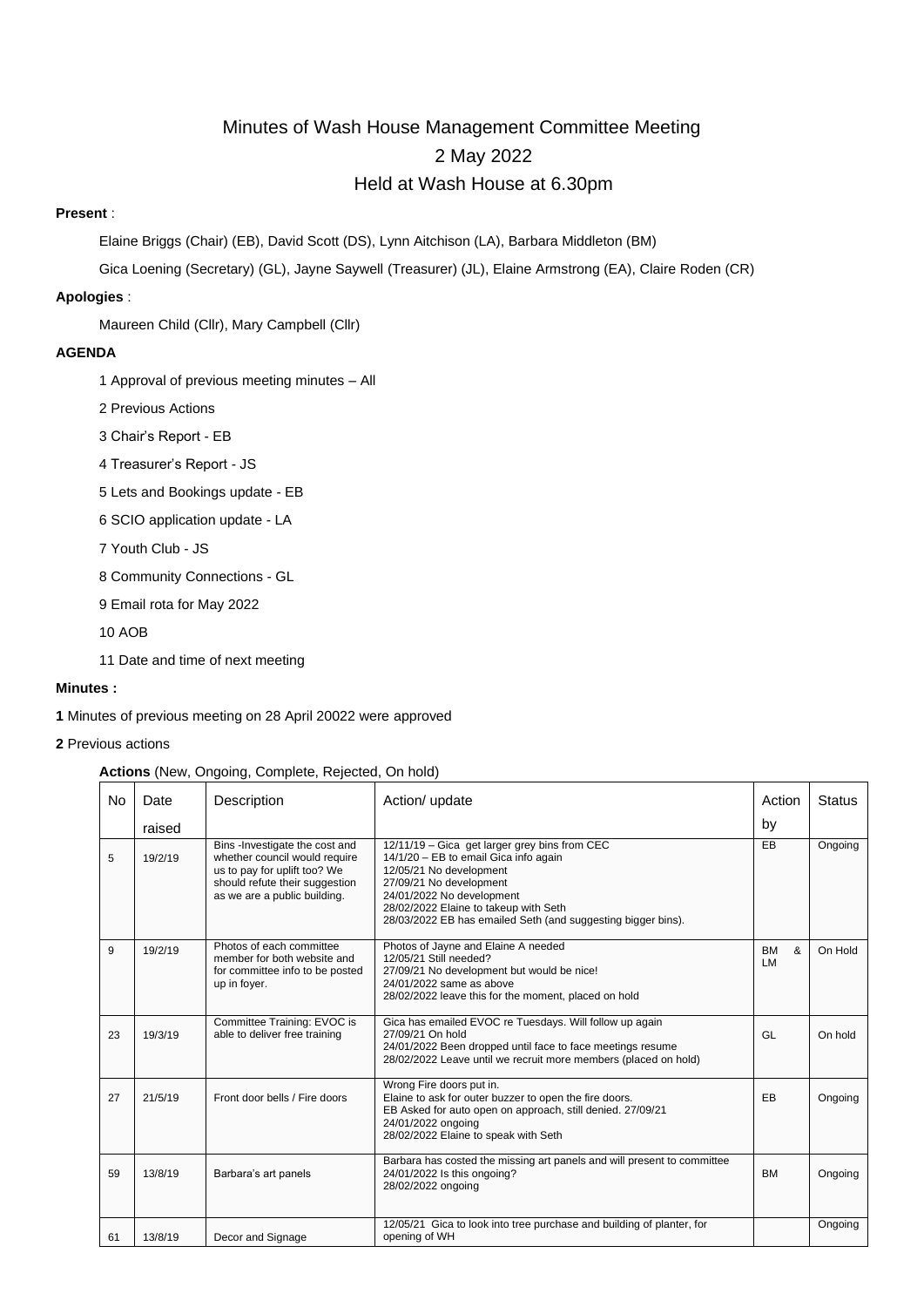|    |            |                                                                                            | 24/01/2022 Gica made presentation to Tool Library for building of planters<br>and raised beds in garden. Unfortunately bid unsuccessful.<br>28/02/2022 Elaine to let council know we are proceeding with landscaping<br>(planters). Gica to liaise with Ross on sizing and costs.<br>02/05/2022 GL has sent plan to the Council for permission to install 3<br>planters.                                                                            | GL        |         |
|----|------------|--------------------------------------------------------------------------------------------|-----------------------------------------------------------------------------------------------------------------------------------------------------------------------------------------------------------------------------------------------------------------------------------------------------------------------------------------------------------------------------------------------------------------------------------------------------|-----------|---------|
| 67 | 10/9/19    | New website action' for website<br>to encourage people to see the<br>potential for hiring. | Lindsay Perth has moved materiel to Square Space<br>12/05/21 Gica to get update from Lindsay<br>24/01/2022 On hold for now<br>28/02/2022 Gica to speak to Lindsay again about doing website<br>02/05/2022 GL to further liaise with Lindsay                                                                                                                                                                                                         | GL        | Ongoing |
| 84 | 22/9/2021  | <b>Weekend Lets</b>                                                                        | Limited keys to be available going forward.<br>The committee agreed proposal that management cttee members shoud<br>continue to hold keys, along with main groups, and that trust should be<br>recognised by CEC. EB to propose this to Seth. 27/09/21<br>24/01/2022 Update needed<br>28/02/2022 Ongoing<br>02/05/2022 Agreed the need to recruit members who might assist with<br>weekend cover. (ALL)                                             | All       | Ongoing |
| 90 | 28/02/2022 | Porty Food Project                                                                         | Hazel from food project was invited to speak to the committee about linking<br>with the WH. Discussion around moving the WH freezers to be more<br>accessible for the public. Conversation about potential links with the Youth<br>Group and future youth café. Jayne will give them access on Fridays for<br>drop off for now.<br>28/3/2022 Jayne not present for update<br>02/05/2022 First planned drop-off did not happen. Await further dates. | <b>JS</b> | Ongoing |
| 91 | 28/02/2022 | Room Booking Hire agreements                                                               | 28/02/2022 We agreed to review room booking hire arrangements annually.<br>Find risk register and send to Jayne. (EB) - done.<br>02/05/2022 In absence of admin worker, booking requests are to go to EB                                                                                                                                                                                                                                            | ALL       | Ongoing |
| 92 | 02/05/2022 | User access to Wifi<br>(ad3lph1w&sh)                                                       | 28/02/2022 Put up poster showing log-in info (EB)<br>Research firewall situation (JS)                                                                                                                                                                                                                                                                                                                                                               | EB, JS    | Ongoing |
| 93 | 02/05/2022 | Youth Club/ John Muir Trust<br>Award project                                               | 02/05/2022 See item 7 of minutes. Dates for summer project to be set (BM)                                                                                                                                                                                                                                                                                                                                                                           | <b>BM</b> | Ongoing |
| 93 | 02/05/2022 | Website<br>and<br>social<br>media<br>update                                                | 02/05/2022 -Website and social media need updated to show current<br>classes/ groups.                                                                                                                                                                                                                                                                                                                                                               | EB/JS     | Ongoing |
| 94 | 02/05.2022 | Kirkliston Autism Friendly Youth<br>group                                                  | 02/05/2022 This group wanting to expand into Portobello. JS will liaise                                                                                                                                                                                                                                                                                                                                                                             | <b>JS</b> | Ongoing |

#### **3 Chair's Report**

-The new admin appointee is not starting, so the post has been re-advertised.

-Architecture students' presentation – interesting to see innovative ideas, and a report is being sent to us.

-Public meeting re the Town Hall - Sat 11 June 2.00 – 5.00pm. Hopefully some of the MC will be able to attend.

-The AA group want to resume meeting in the Art Room. Saturdays/ Sundays. This raises the issue of key access.

-EB will send invitation to AA group for a rep to join the MC.

#### **4 Treasurer's Report**

The financial year has just ended, so the accounts now need to be audited.

In the bank is £46,780 (of which c £3000 is held for the Youth Group)

Online account would benefit from there being an additional signatory. GC volunteered for this.

# **5 Lets and Bookings update**

Rota for May 2022 email checks is as follows:

Week 1 JS, Week 2 EA, Week 3 EB, Week 4 LA

# **6 SCIO application update**

No further response from OSCR re receipt of our submission

# **7 Youth Club**

A John Muir Trust Award project has been set up by BM. Contacts have been agreed in schools.

2 families had been recruited for a possible Easter start, but this was insufficient for the project to be viable.

As money is restricted to school holiday events, CR proposed re-advertising during May for a summer start.